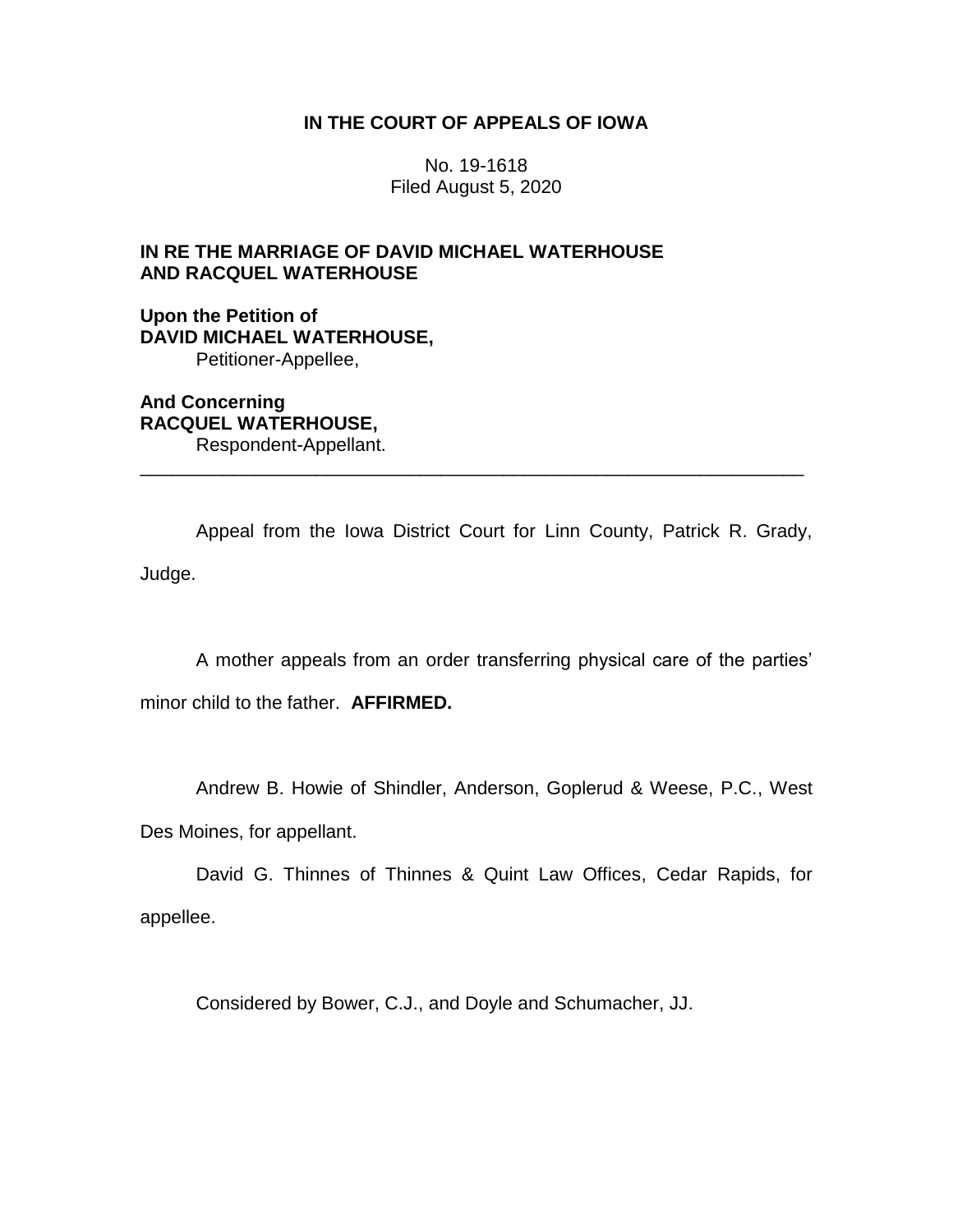### **SCHUMACHER, Judge.**

A mother appeals from a district court order denying her petition to modify visitation provisions of a divorce decree and granting the father's counterclaim to modify the decree's physical-care provisions. We affirm.

### **Background Facts and Proceedings**

David Waterhouse and Racquel Waterhouse are the parents of minor child A.R.W. David filed a petition for dissolution of marriage in 2015. On June 1, 2017, the parties filed a stipulation, which was approved by the court in a July 7, 2017, dissolution decree. The decree adopted the stipulation and awarded the parties joint legal custody of A.R.W. Racquel was awarded physical care and David was awarded liberal visitation. The decree also provided that Racquel was entitled to occupy the marital home in Cedar Rapids for a period beginning June 1, 2017, and ending March 1, 2018. With David's acquiescence, Racquel stayed in the marital home an additional three months. The stipulation also contained the following language: "The parties agree that neither party shall relocate A.R.W.'s residence from the State of Iowa, or to a location within the State of Iowa that would preclude David from exercising his parenting time."

A.R.W.'s school year ended on June 1, 2018, and on June 4 Racquel and A.R.W. travelled to Las Vegas, Nevada, where Christian Clausen, Racquel's adult son and A.R.W.'s half-sibling, was residing. Racquel informed David the purpose of the trip was to visit Christian. On June 11, Racquel filed a petition for modification of the decree, citing a move to Nevada, seeking to alter David's visitation rights. On July 11, David filed an answer and counterclaim to Racquel's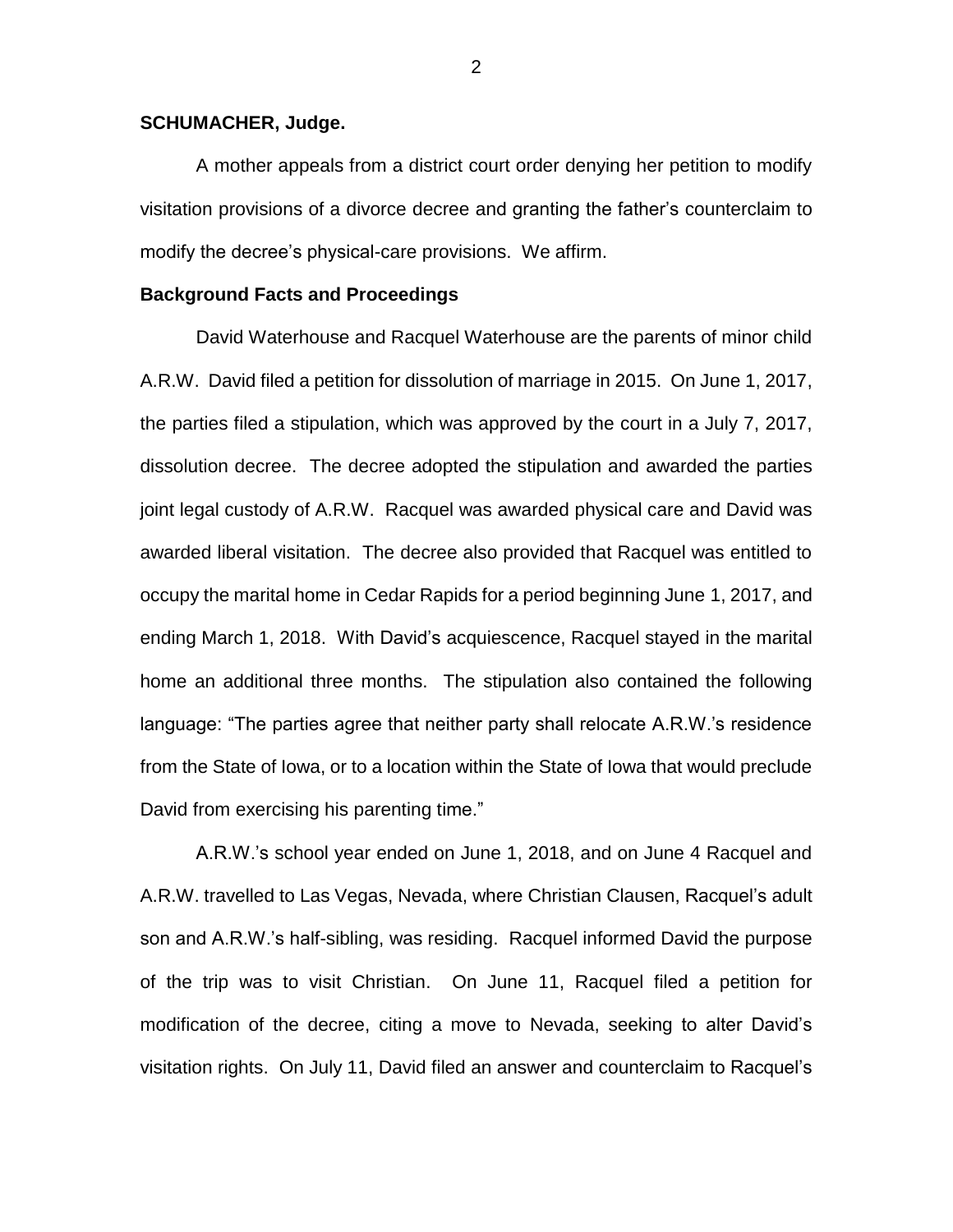petition, asserting a superior ability to provide care for A.R.W and seeking physical care.

On August 8, 2018, David filed an application for a contempt hearing due to Racquel's noncompliance with the 2017 decree. A hearing on the application was held on December 4. In a December 12 order, the court found that Racquel's departure to Nevada with A.R.W. "demonstrated a willful disregard for several provisions of the decree," specifically those provisions that allotted David care time with A.R.W. several times per week, required joint decision-making as to A.R.W.'s education, and required the consent of each parent prior to taking A.R.W. out of Iowa. The court ordered that physical care of A.R.W. be placed with David pending trial on the modification petition, noting it "considered what is in the child's best interests and finds that A.R.W. requires a stable residence." David had difficulty, in spite of the entry of this court order, in having A.R.W. returned to Iowa. Ultimately, he flew to Nevada and retrieved A.R.W. Since January 3, 2019, A.R.W. has lived in the former marital home with David in Iowa.

Trial on the modification was held on March 7, 2019, at which time A.R.W. was twelve years old. At the trial, A.R.W. expressed a preference to live with his mother in Nevada. On April 16, following the trial but prior to the issuance of the ruling, Racquel filed a notice that she would be moving to Dallas, Texas, to take a job with a former employer. The court re-opened the record to allow affidavits to be filed concerning the most recent move. Both parties filed affidavits on May 8, 2019, with Racquel's affidavit indicating a move to Garland, Texas.

On June 6, the district court ruled on the competing petitions to modify, granting the parties joint legal custody of A.R.W. and awarding David physical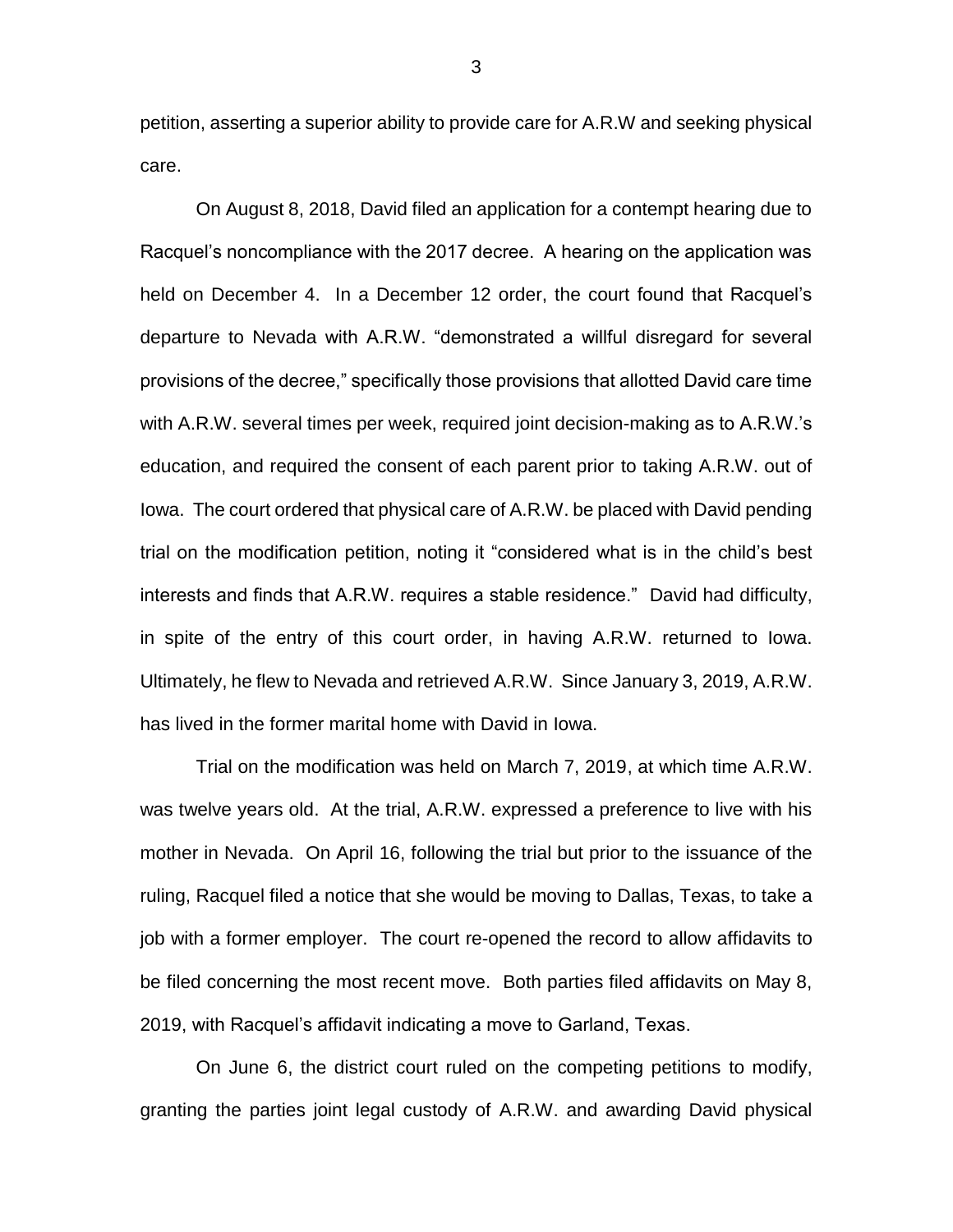care. The district court found David's gross annual income to be \$73,776 and Racquel's to be \$21,570. No child support was ordered.<sup>1</sup> Racquel was awarded one month of visitation in summer 2019 and winter break, as well as "liberal care time with A.R.W. anytime she visits Iowa after 24-hour notice is provided to David." A supplemental order was entered on August 28, 2019, clarifying the visitation. Racquel appeals.

## **Standard of Review**

We review de novo a grant of a petition to modify the physical care provisions of a divorce decree. *In re Marriage of Hoffman*, 867 N.W.2d 26, 32

(Iowa 2015).

 $\overline{a}$ 

A de novo review "does not mean [the appellate courts] decide the case in a vacuum, or approach it as though the trial court had never been involved." *Davis-Eisenhart Mktg. Co. v. Baysden*, 539 N.W.2d 140, 142 (Iowa 1995). Rather, "great weight" is given the findings of fact of the trial court where the testimony is conflicting. *See id.* (citation omitted). This is because the trial court, with the advantage of listening to and observing the parties and witnesses, is in a far better position to weigh the credibility of witnesses than the appellate court, which is limited to a written record. *See In re Marriage of Zebecki*, 389 N.W.2d 396, 398 (Iowa 1986); *Hensch* [*v. Mysak*, 902 N.W.2d [822,] 824 [(Iowa 2017)]; *see also In re Marriage of Vrban*, 359 N.W.2d 420, 423 (Iowa 1984); *In re Marriage of Gensley*, 777 N.W.2d 705, 713 (Iowa Ct. App. 2009) (recognizing the district court can "listen to and observe the parties and witnesses" and giving weight to the district court's credibility determinations); *Birusingh v. Knox*, 418 N.W.2d 80, 82 (Iowa Ct. App. 1987). We give weight to the factual findings of the district court, especially when considering

<sup>&</sup>lt;sup>1</sup> The record reflects that Racquel receives \$13,770 in annual social security disability benefits and a projected \$7800 in additional income from her part-time job. When David is given the dependency exemption, the trial court determined that Racquel's monthly support obligation is \$307.91 per month. The trial court further found, "When A.R.W.'s social security benefits of \$574 per month are credited to that amount, Racquel has no child support obligation."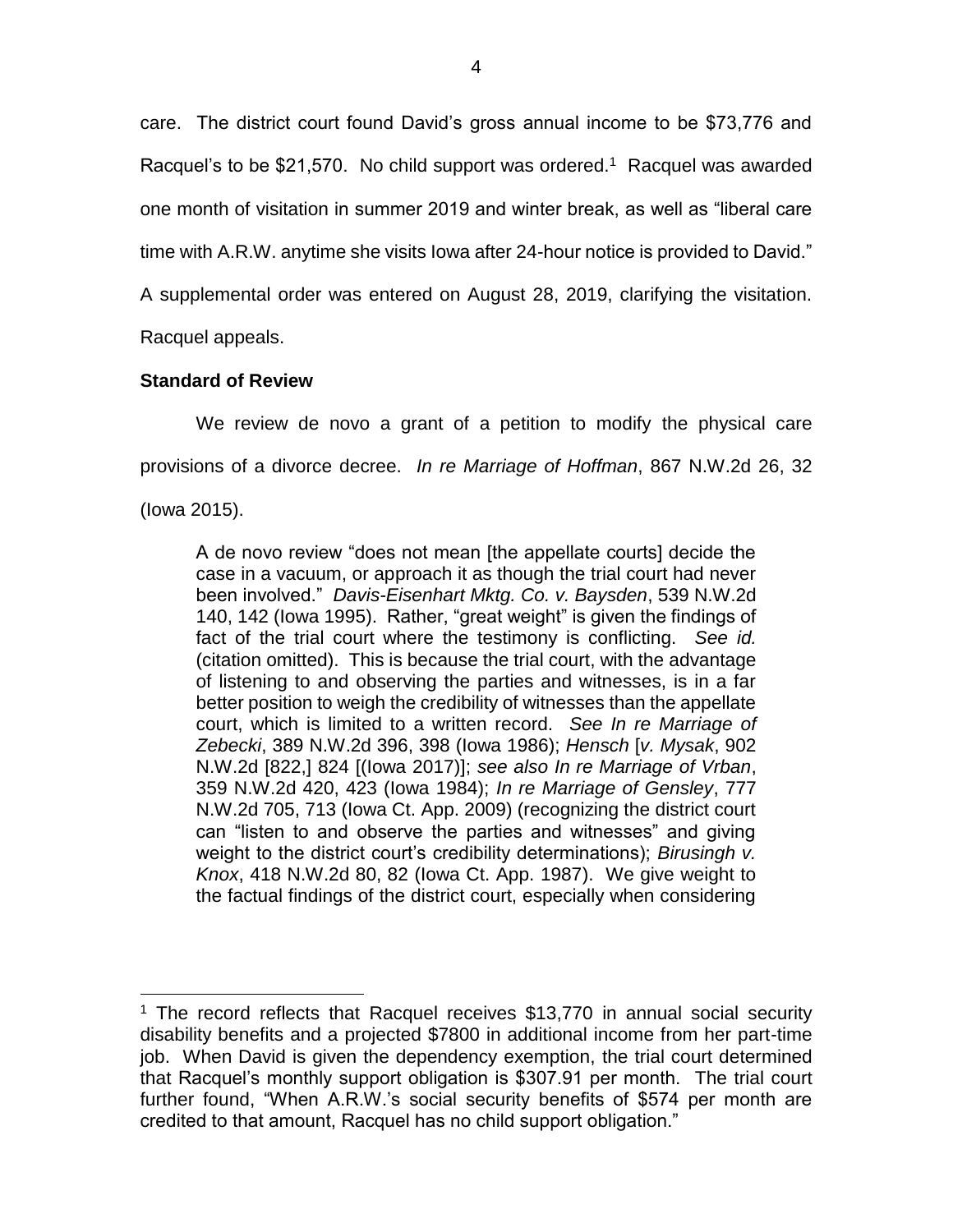the credibility of witnesses, but are not bound by them. *See* Iowa R. App. P. 6.904(3)(g*).* 

*Bowlin v. Swim*, No. 19-1021, 2020 WL 2988537, at \*1 (Iowa Ct. App. June 3, 2020).

#### **Discussion**

A court may modify the physical care provisions of a decree "when there has been a substantial change in circumstances since the time of the decree, not contemplated by the court when the decree was entered, which was more or less permanent, and relates to the welfare of the child." *Melchiori v. Kooi*, 644 N.W.2d 365, 368 (Iowa Ct. App. 2002). "The party seeking to modify a dissolution decree thus faces a heavy burden, because once custody of a child has been fixed, 'it should be disturbed only for the most cogent reasons.'" *In re Marriage of Harris*, 877 N.W.2d 434, 440 (Iowa 2016) (quoting *In re Marriage of Frederici*, 338 N.W.2d 156, 158 (Iowa 1983)).

To sustain the district court's order modifying provisions related to physical care of A.R.W., we must also find on our de novo review that David has shown by a preponderance of the evidence that his requested modification was justified by a superior ability to minister to A.R.W.'s well-being. *See id.*; *see also In re Marriage of Whalen*, 569 N.W.2d 626, 628 (Iowa Ct. App. 1997). "In determining which parent serves the child's best interests, the objective is to place the child in an environment most likely to bring the child to healthy physical, mental, and social maturity." *In re Marriage of Courtade*, 560 N.W.2d 36, 38 (Iowa Ct. App. 1996).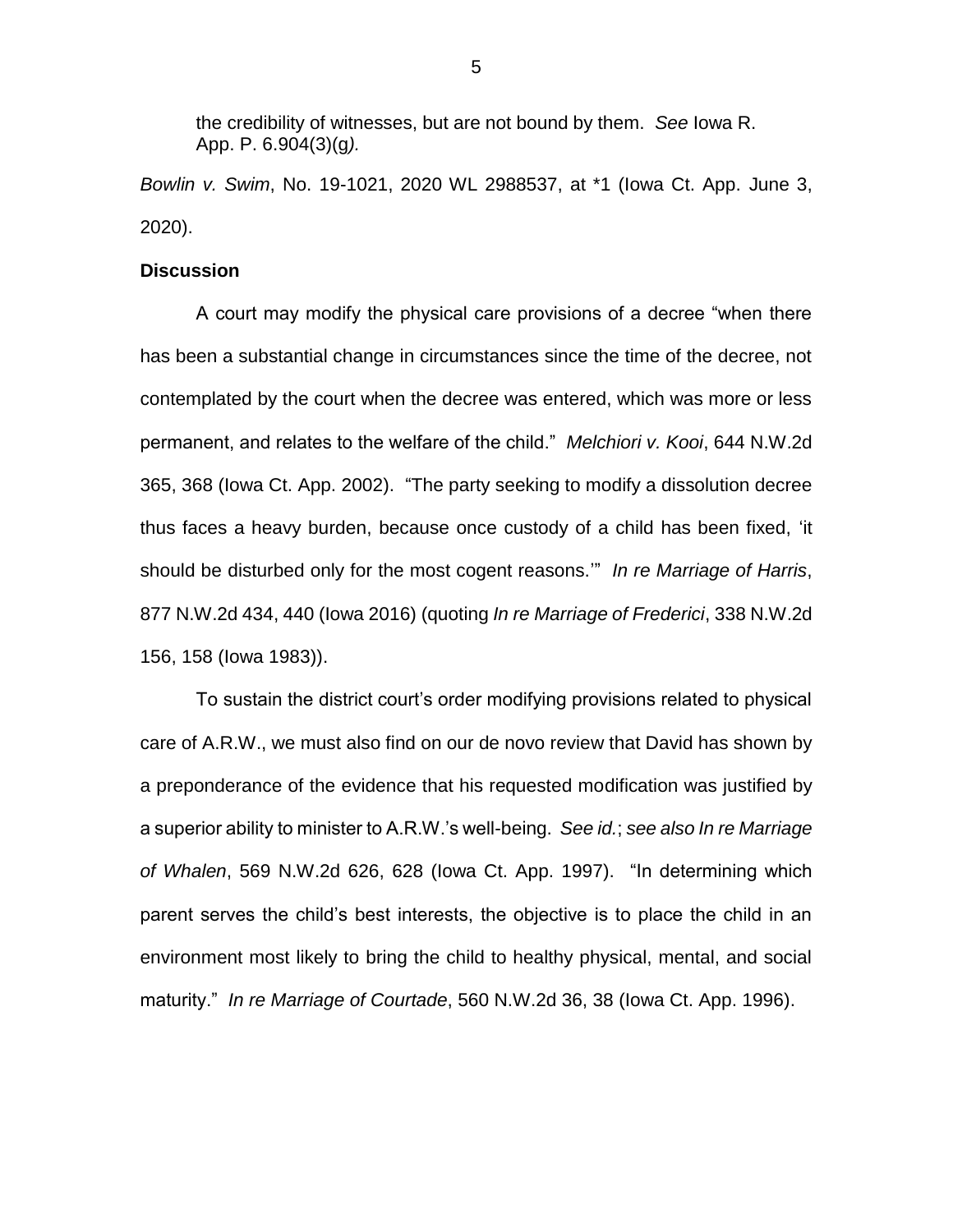A parent requesting modification of custody bears a heavy burden, and a custodial parent's relocation does not automatically constitute a significant change in circumstances. *Frederici,* 338 N.W.2d at 158, 161. However,

[i]n determining whether removal should be prevented, the trial court must consider all of the surrounding circumstances. They include the reason for removal, location, distance, comparative advantages and disadvantages of the new environment, impact on the children, and impact on the joint custodial and access rights of the other parent.

*Id.* at 160. "Because custody cases are fact specific, prior cases have little precedential value; we must base our decision primarily on the particular circumstances of the parties in this case. The most important factor is the best interests of the children." *Hoffman*, 867 N.W.2d at 40 (Waterman, J., dissenting) (cleaned up) (citations omitted).

"[O]ur case law places greater importance on the stability of the relationship between the child and the primary caregiver over the physical setting of the child." *In re Marriage of Williams*, 589 N.W.2d 759, 762 (Iowa Ct. App. 1998); *see also Whalen*, 569 N.W.2d at 630 ("While stability is important in a child's life, stability can be nurtured as much by leaving children with the same custodial parent as leaving them in the same neighborhood."). "Where there is good reason for moving children in our highly mobile society, a change in the custodial parent's geographic location is not justification in itself for change of custody." *Whalen*, 569 N.W.2d at 630.However, "[a] decision by a joint custodial parent with physical care of minor children to change residences is the kind of decision the other joint custodian has a right to be consulted about." *Hoffman*, 867 N.W.2d at 32 (internal quotation marks and citation omitted).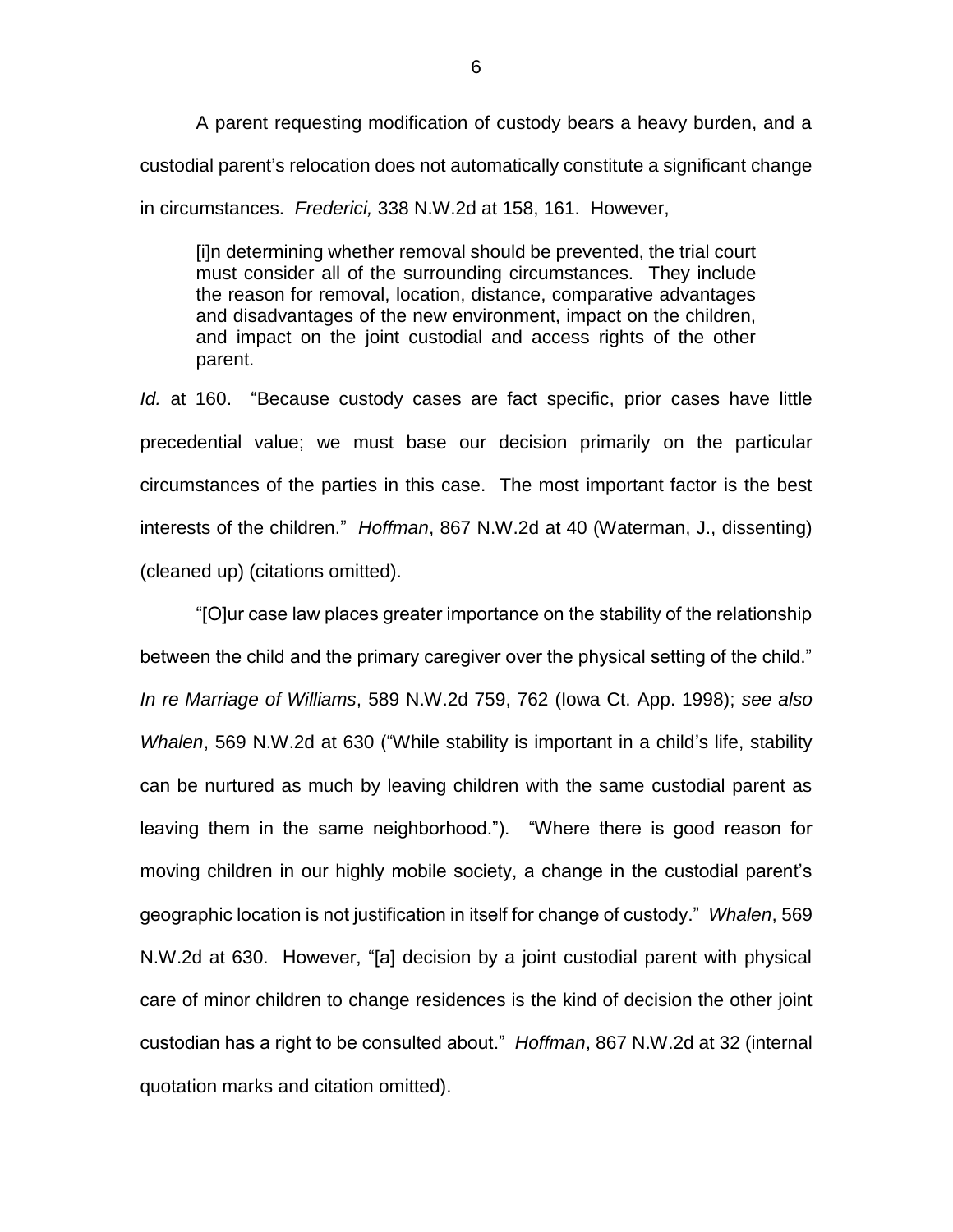A child's preference is given some weight, but less weight in a modification than in an original custodial determination. *In re Marriage of Mayfield,* 577 N.W.2d 872, 873 (Iowa Ct. App. 1998); *see also In re Marriage of Behn,* 416 N.W.2d 100, 101-02 (Iowa Ct. App. 1987). "Deciding custody is far more complicated than asking children with which parent they want to live." *In re Haag*, No. 99-1766, 2000 WL 714408, at \*2 (Iowa Ct. App. May 31, 2000) (citing *In re Marriage of Ellerbroek,* 377 N.W.2d 257, 258 (Iowa Ct. App. 1985)).

The parties' pleadings both allege that a substantial change of circumstances occurred. In the June 2019 order granting David physical custody, the district court found that "David ha[d] established a substantial change of circumstances based on the distance and circumstances of Racquel's moves and her failure to follow the decree's provisions about notice when relocating." The court further found him to be the superior parent.

With the foregoing legal framework in mind, we consider whether the record supports that David met his heavy burden. The record contains little reference to the comparative advantages and disadvantages of the proposed new environment, either Nevada or Texas. The testimony comparing A.R.W.'s academic performance in Nevada and in Cedar Rapids does not weigh heavily in favor of any particular outcome, particularly because the mother filed a notice of her departure from Nevada before a ruling was entered by the trial court. The court found that A.R.W.'s grades in Iowa remained above average despite his stated desire to live with his mother. The record contains no information regarding educational opportunities near Racquel's new residence in Texas.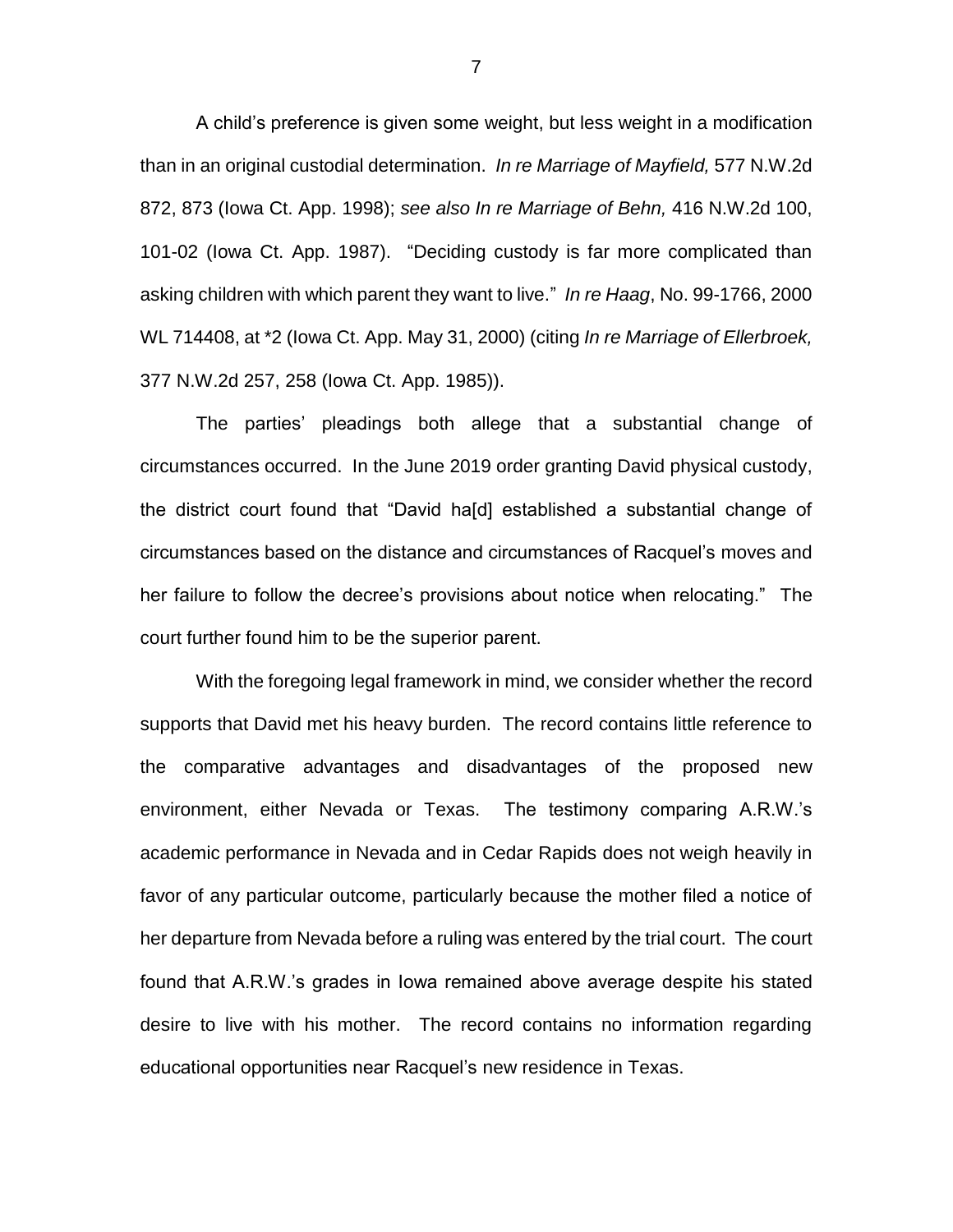In reviewing the remaining *Frederici* factors—the reason for removal, location, distance, impact on the children, and impact on the joint custodial and access rights of the other parent—the record supports the following determinations.

At the time of the initial dissolution of marriage, the parties agreed that Racquel would stay in the marital home for nine months, a period that ended up stretching to twelve months. She testified she was unable to secure housing in the Cedar Rapids area by the end of that period. She made a unilateral decision to remove the child from Iowa. This was in contravention of the stipulation and decree. Due to this unannounced move, David was denied the care time provided in the parties' agreement as adopted in a decree of the district court. Racquel also failed to disclose the child's location after their arrival in Nevada. Racquel enrolled the child in school in Nevada without consulting David. Her conduct did not "assure the child the opportunity for the maximum continuing physical and emotional contact with both parents." *See* Iowa Code § 598.41(1)(a) (2018). We consider it a "significant factor" in determining the proper physical care arrangement. *See id.*  § 598.41(1)(c). Racquel was found in contempt of court approximately six months prior to the modification trial.

Racquel's health issues were not discussed at length at trial. She testified, "It was not the reason I left." Her move appears to be motivated by housing, although David offered an apartment to Racquel in Cedar Rapids. Racquel was reliant on her adult son for housing during the time in Nevada.

We, like the district court, find that David met his burden to show a substantial change in circumstances since the time of the decree, not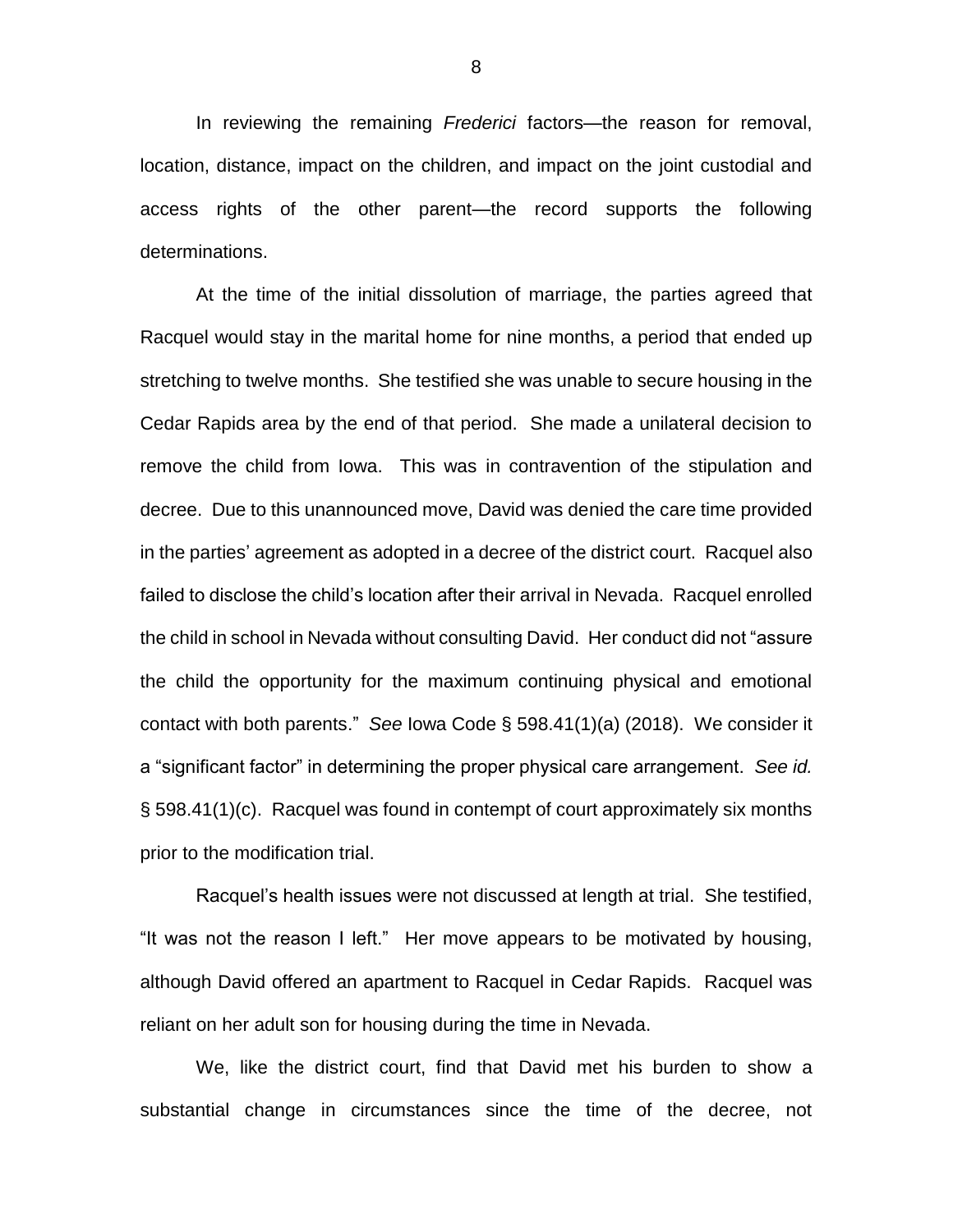contemplated by the court when the decree was entered, which was more or less permanent, and relates to the welfare of A.R.W.

We next turn to consider whether David has shown "an ability to minister more effectively to the child[ ]'s well-being." *See In re Marriage of Thielges*, 623 N.W.2d 232, 235 (Iowa Ct. App. 2000).

By accompanying Racquel, A.R.W. benefited from continuity of care, although Racquel offers no additional reasons why these moves were advantageous to A.R.W. Iowa courts have approved of far-flung moves where career advancement was a goal of the relocation and where there is "no hint" of an attempt to undermine another parent's relationship with the child. *See Frederici*, 338 N.W.2d at 160. The record does not contain evidence that such move was for a career advancement. The opposite is true, as Racquel was unemployed after the move and at the time of trial.

The district court found that Racquel would move "regardless of [the move's] impact on A.R.W." The court further found that, "If Racquel decides she wants to move, she will move regardless of its impact on A.R.W. If she thinks A.R.W. does not need to spend time with David, then she will impede it regardless of its impact on A.R.W., David or the existence of court orders." These findings are supported by the evidence. When asked if she was "committed to encouraging the relationship or supporting the relationship between [A.R.W.] and Mr. Waterhouse," Racquel responded "I have been so far." In response to questioning regarding her decision to take A.R.W. to Nevada in violation of the decree's provisions, both Racquel and Christian made vague assertions that the stipulation was not the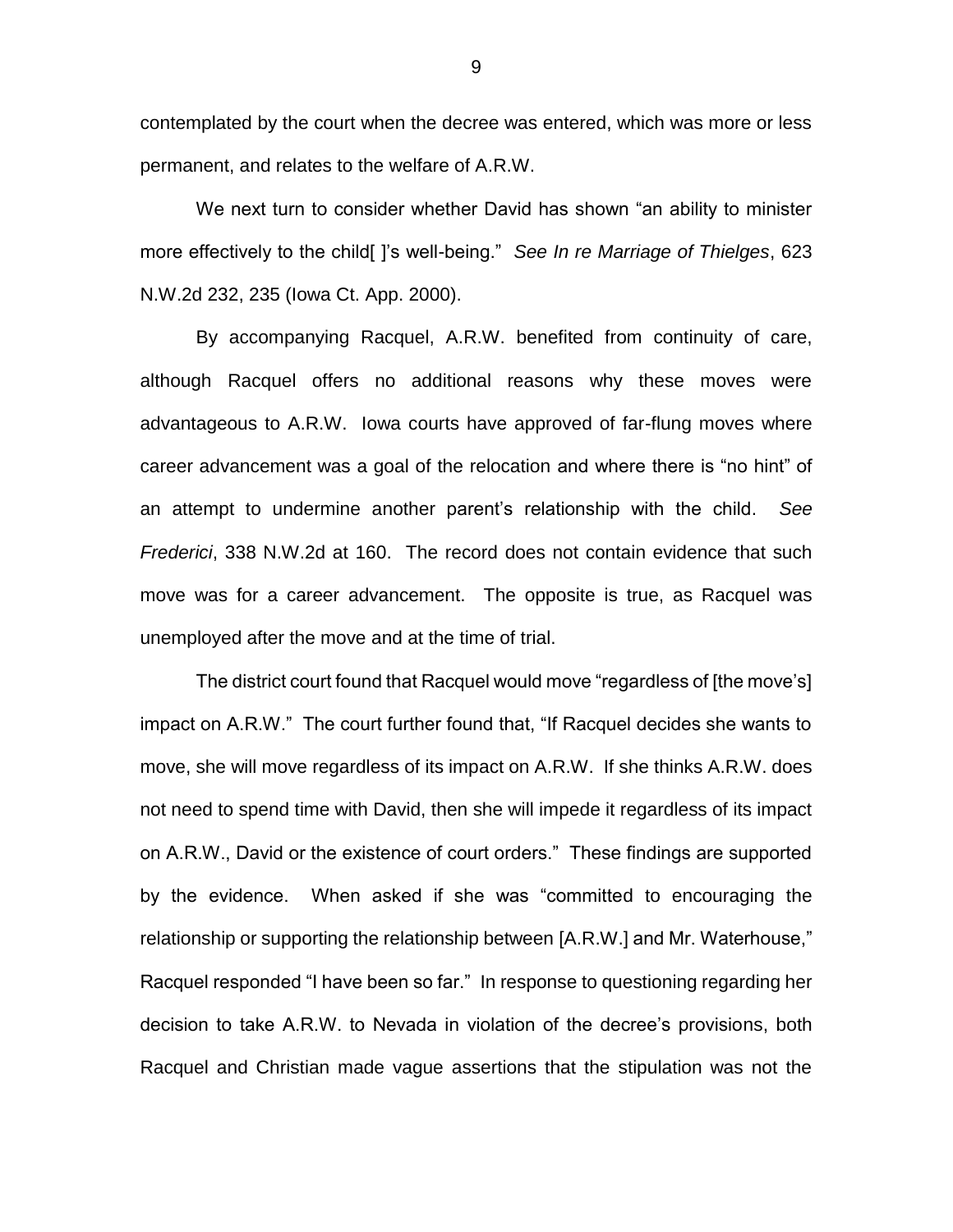same one Racquel had intended to or did in fact sign, casting doubt on their ability to abide by the court-approved stipulation.

Contrastingly, the evidence shows that David is able and willing to facilitate Racquel's care time with A.R.W. David has stable employment and has lived in Cedar Rapids throughout the pendency of these proceedings, where A.R.W. has connections with school, friends, and physicians. David continued paying child support even after the show-cause hearing, when A.R.W. was under his care. There is no indication anywhere in the record that David failed in providing Racquel care time since he took over physical care of A.R.W. in early 2019. The record supports the district court's finding that David is in a superior position to offer A.R.W. stability. Racquel has chosen to make seemingly unplanned moves in violation of the decree. She supports her request to remain the physical custodian "[b]ecause I'm his mom and because I love him and it's hard for me to go a day without him." This statement is in line with David's testimony that A.R.W. feels responsible for his mom.

Racquel also appears to make a passing argument that A.R.W. should not be separated from his brother. We presume that siblings should not be separated. *See In re Marriage of Pundt*, 547 N.W.2d 243, 245 (Iowa Ct. App. 1996). A.R.W. was living with his half-brother Christian Clausen while in Nevada. However, A.R.W. was not living with Christian until Racquel took A.R.W. from Iowa in violation of the decree. Christian is an adult. Therefore, we do not give this normal presumption concerning siblings a great deal of weight. Instead, we consider whether A.R.W.'s ability to live with his brother weighs in favor of a particular physical care arrangement. Although Racquel relied on Christian for housing in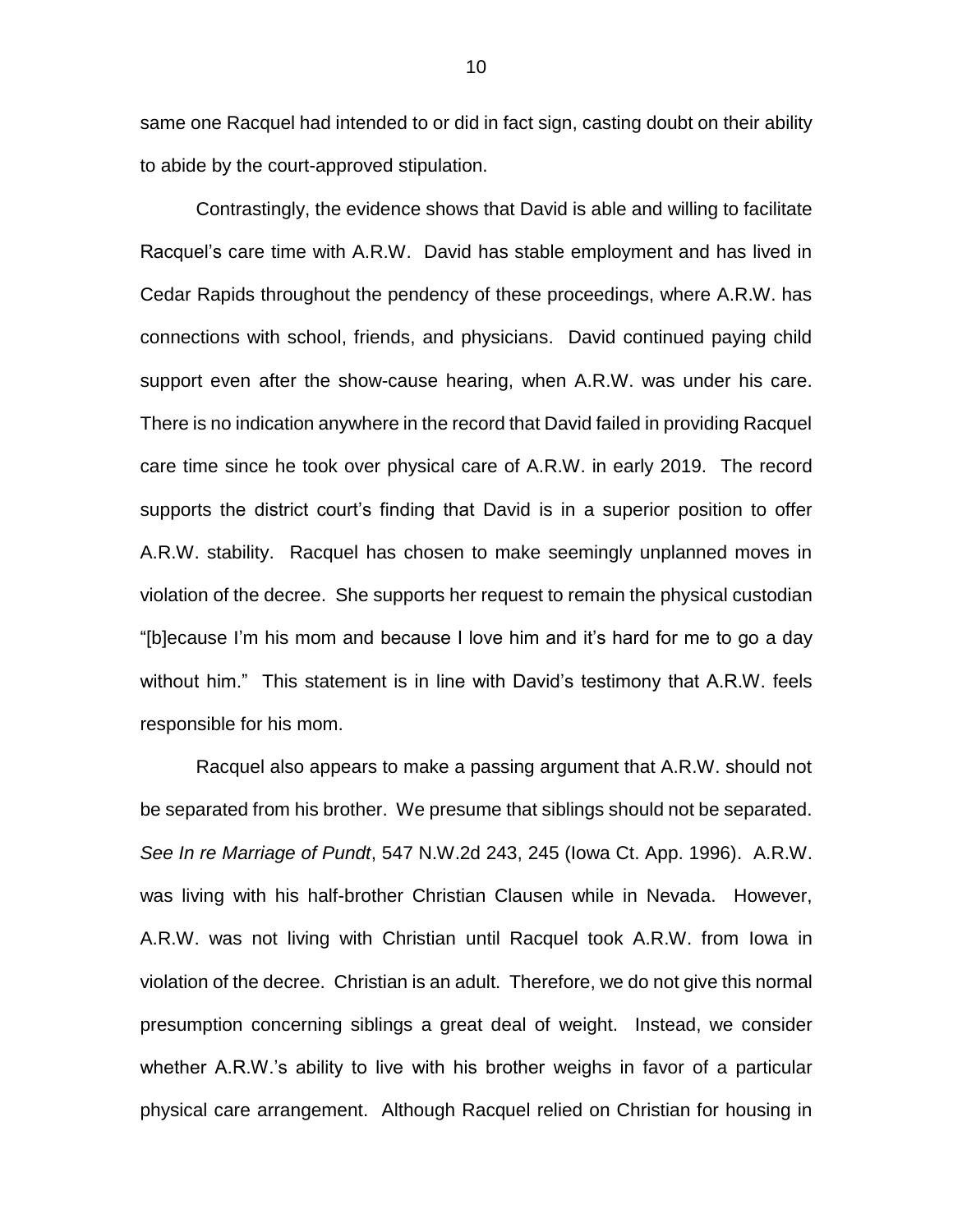Nevada, it is unclear whether Christian can assist his mother in providing a stable living situation.

At the trial on the petitions for modification on March 7, 2019, Christian said he did not have any concern he would end up relocating to another city in another state soon due to his obligations in the armed forces. Yet, in Racquel's May 8, 2019 affidavit, she said, "my son Christian decided not to renew his contract with the Air Force." This decision was made before the issuance of the court's modification order and contributed to the uncertainty of A.R.W.'s living situation between trial and the district court's modification order.<sup>2</sup> Racquel further noted in the affidavit that she would be moving to Texas, into her "own place." The affidavit made no mention of Christian. It is unclear from the record whether she is relying on Christian for housing in Texas. Any stability Christian offered his mother was undercut by the change in his own employment and housing circumstances shortly after trial and before the court's modification order.

As the district court noted, "Racquel went to Nevada with no job and relied on her disability benefits, David's child support and alimony, and Christian providing a home." Racquel's move to Texas allowed her to obtain employment, albeit at a much lower salary level than David, and provided her an environment that would ameliorate her health issues. However, there is no evidence in the record of any details of A.R.W.'s living or educational situation in Texas, aside from Racquel's assertion in the affidavit that A.R.W. will have his own bedroom.

 $\overline{a}$ 

<sup>2</sup> Christian testified at trial that his orders would expire on July 9, 2019.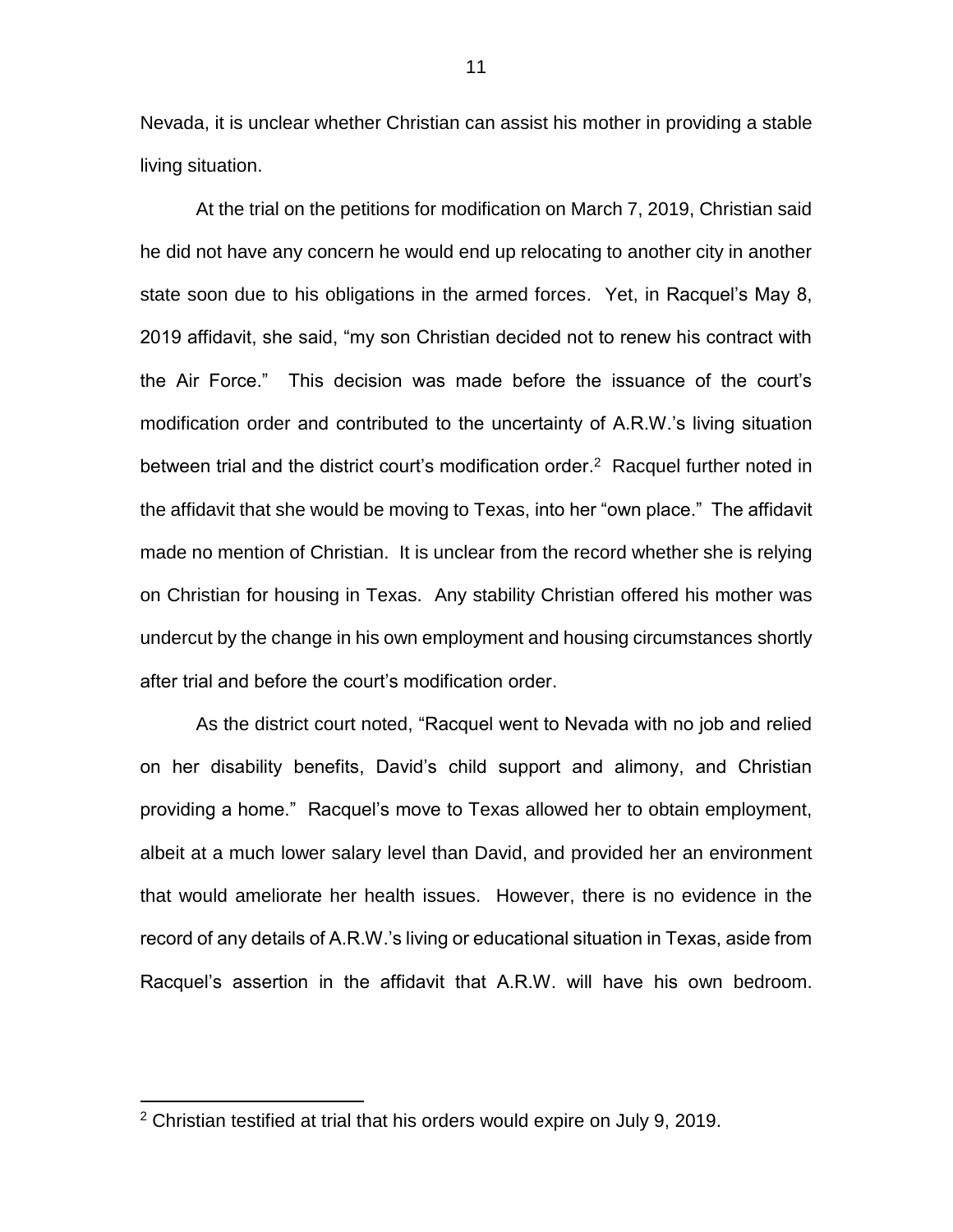Although she now has part-time work at the rate of \$10.00 per hour, she asserts that her hours could range from "a few hours per week to potentially full time."

With respect to A.R.W.'s relationship with David, the parties both discussed an incident in which David used some amount of force to get A.R.W. out of bed for school, and they disagree as to whether the incident shows David's ability to inculcate responsibility in A.R.W. or instead reveals an abusive tint. The district court addressed this issue and found that "David would be more forceful in getting [A.R.W.] to school" but determined that David offered the child stability and that Racquel was unable to provide the same.

Racquel offered six recordings, which appear to be excerpts from contentious conversations concerning A.R.W. telling of racist jokes, A.R.W.'s behavior at a soccer game, and A.R.W.'s refusal to eat what was prepared for supper. The record is void of when the recordings were made, but they appear to have been recorded by either Racquel or A.R.W. The district court found David's parenting flaws could be improved upon but was less optimistic about Racquel. The district court weighed the recordings in its ruling. With respect to these short recordings, we recognize the district court is in a better position to "listen to and observe the parties and witnesses," including the parties' testimony regarding the recordings. *See In re Marriage of Gensley*, 777 N.W.2d 705, 713 (Iowa Ct. App. 2009).

### **Conclusion**

We agree with the district court's assessment that David has proven a substantial change of circumstances and that the more compelling issue is his ability to minister more effectively to the child's needs. We also agree with the